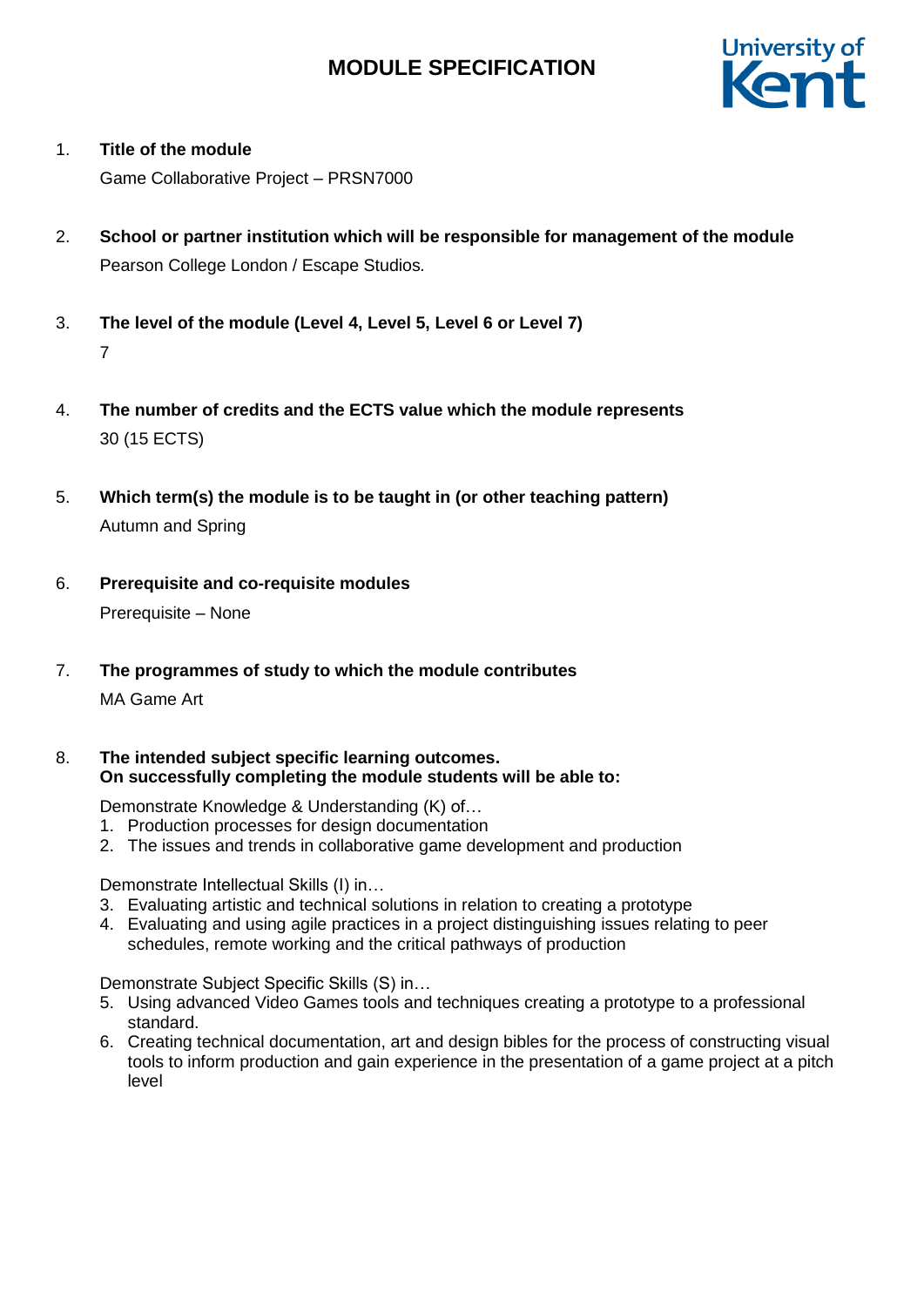

#### 9. **The intended generic learning outcomes. On successfully completing the module students will be able to:**

Demonstrate Transferable Skills (T) in…

- 1. Briefing and scheduling in a team project and providing critical feedback
- 2. Designing, planning and delivering a project that can adapt to meet a strict objectives within time and resource restrictions
- 3. Research-based problem solving that encompass design, art and technical disciplines
- 4. Communicating and presenting to a variety of audiences in a technical and creative context

#### 10. **A synopsis of the curriculum**

To create a group project where students are entirely responsible for the production of a prototype in which some students may work in-house and others remotely.

Outline syllabus:

- Collaborative projects utilising in house and remote work
- Production experience
- Creating a prototype and teamwork
- Business and marketing in games

#### 11. **Reading list (Indicative list, current at time of publication. Reading lists will be published annually)**

See the "MA Game Art - Indicative Reading List" document for extensive readings that will form the basis of the programme. Specific readings will be assigned to students based on their progression through the programme and their individual learning goals.

#### 12. **Learning and teaching methods**

Students learn through practice under supervision of tutors and with feedback from peers, professionals and the wider community.

> Tutorials/Seminars: c. 100 hours Practical Sessions: c. 120 hours Studios: c. 80 hours Total Study Hours: 300 hours

#### 13. **Assessment methods**

#### 13.1 Main assessment methods

#### **Assignment 1 – Proposal (20%)**

Students will be required to produce a full pre-production design document (approximately 1500 words) comprehensively detailing project ambitions presented as a pitch (approximately 10 minutes).

#### **Assignment 2 – Product (50%)**

Students will be required to be part of a team which will produce a project demonstrating personal and collective choices in techniques and approaches and their application to meet a professional quality brief. The scope of this project means that students will typically be working with others in a team to complete all the requirements of the brief. The aim is to create a visually engaging and technically accomplished piece which demonstrates that they can follow a brief, work with appropriate guidelines, and be an effective team member. The key is to demonstrate skills that will be recognised as those used in professional Video Games production.

### **Assignment 3 – Retrospective (30%)**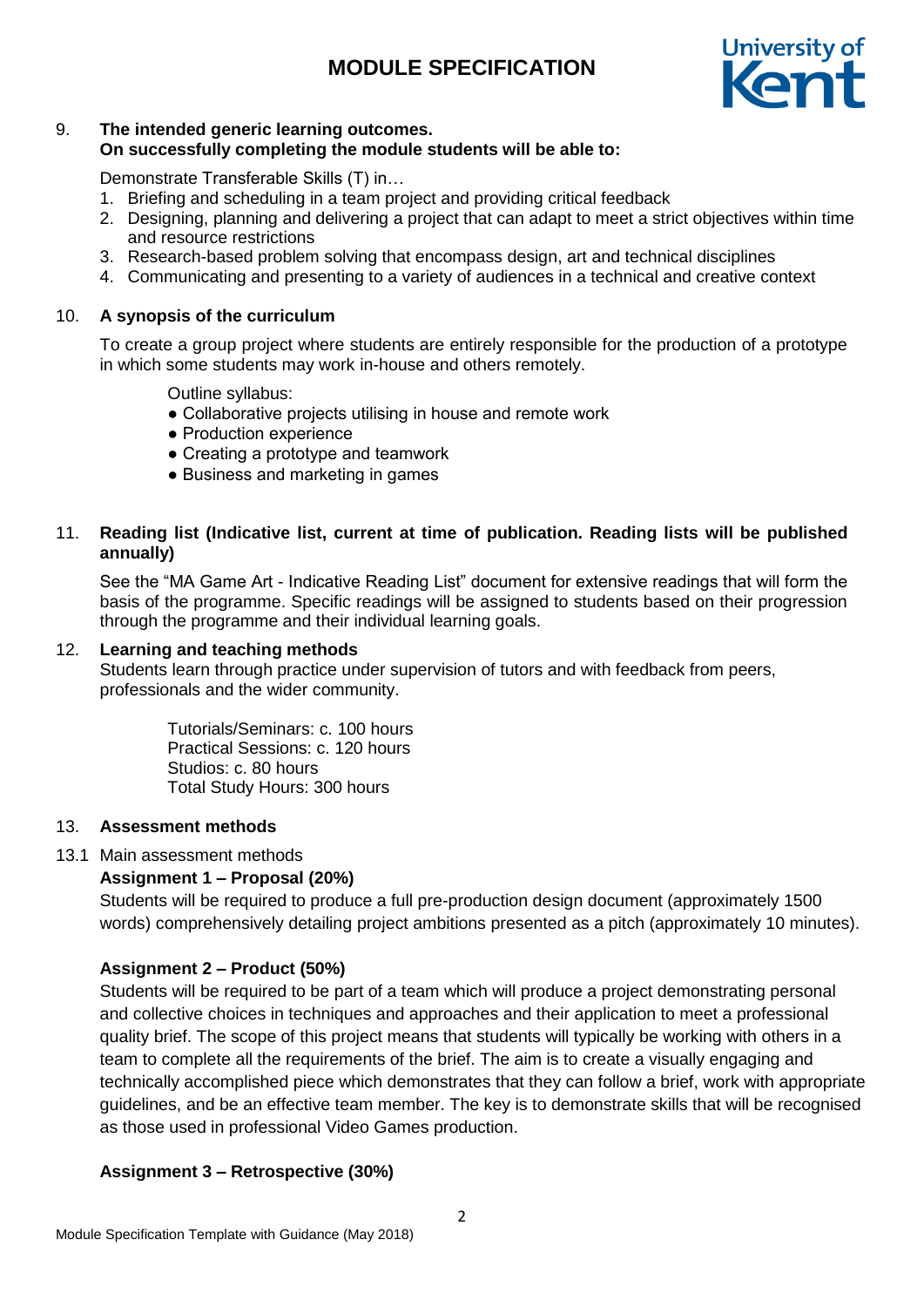

Students will produce a full self-assessment / post mortem report (approximately 2000 words) relating their work to current and emerging theory and practice presented as pitch (approximately 20 minutes) for sequel.

#### 13.2 Reassessment Methods

#### 14. **Map of module learning outcomes**

| <b>Module learning</b><br>outcome   | 8.1 | 8.2 | 8.3 | 8.4 | 8.5 | 8.6 | 9.1 | 9.2 | 9.3      | 9.4      |
|-------------------------------------|-----|-----|-----|-----|-----|-----|-----|-----|----------|----------|
| <b>Learning/ teaching</b><br>method |     |     |     |     |     |     |     |     |          |          |
| <b>Skills Sessions</b>              | X   | X   | X   | X   | X   | X   | X   | X   | X        | X        |
| <b>Tutorials</b>                    | X   | X   | X   | X   | X   | X   | X   | X   | X        | X        |
| <b>Studio Time</b>                  | X   | X   | X   | X   | X   | X   | X   | X   | X        | X        |
| Self-Directed                       | X   | X   | X   | X   | X   | X   | X   | X   | X        | X        |
| <b>Assessment method</b>            |     |     |     |     |     |     |     |     |          |          |
| Proposal                            | X   | X   | X   | X   |     | X   | X   | X   | $\times$ | $\times$ |
| Product                             | X   | X   | X   | X   | X   |     | X   | X   | X        |          |
| Retrospective                       | X   | X   | X   | X   |     |     |     | X   |          | X        |

#### 15. **Inclusive module design**

The Collaborative Partner recognises and has embedded the expectations of current equality legislation, by ensuring that the module is as accessible as possible by design. Additional alternative arrangements for students with Inclusive Learning Plans (ILPs)/declared disabilities will be made on an individual basis, in consultation with the relevant policies and support services.

The inclusive practices in the guidance (see Annex B Appendix A) have been considered in order to support all students in the following areas:

a) Accessible resources and curriculum

b) Learning, teaching and assessment methods

#### 16. **Campus(es) or centre(s) where module will be delivered**

Pearson College London / Escape Studios.

### 17. **Internationalisation**

The Creative Industries are by their nature international disciplines, and learning resources, materials and directed learning will include resources, examples and case studies from across the world.